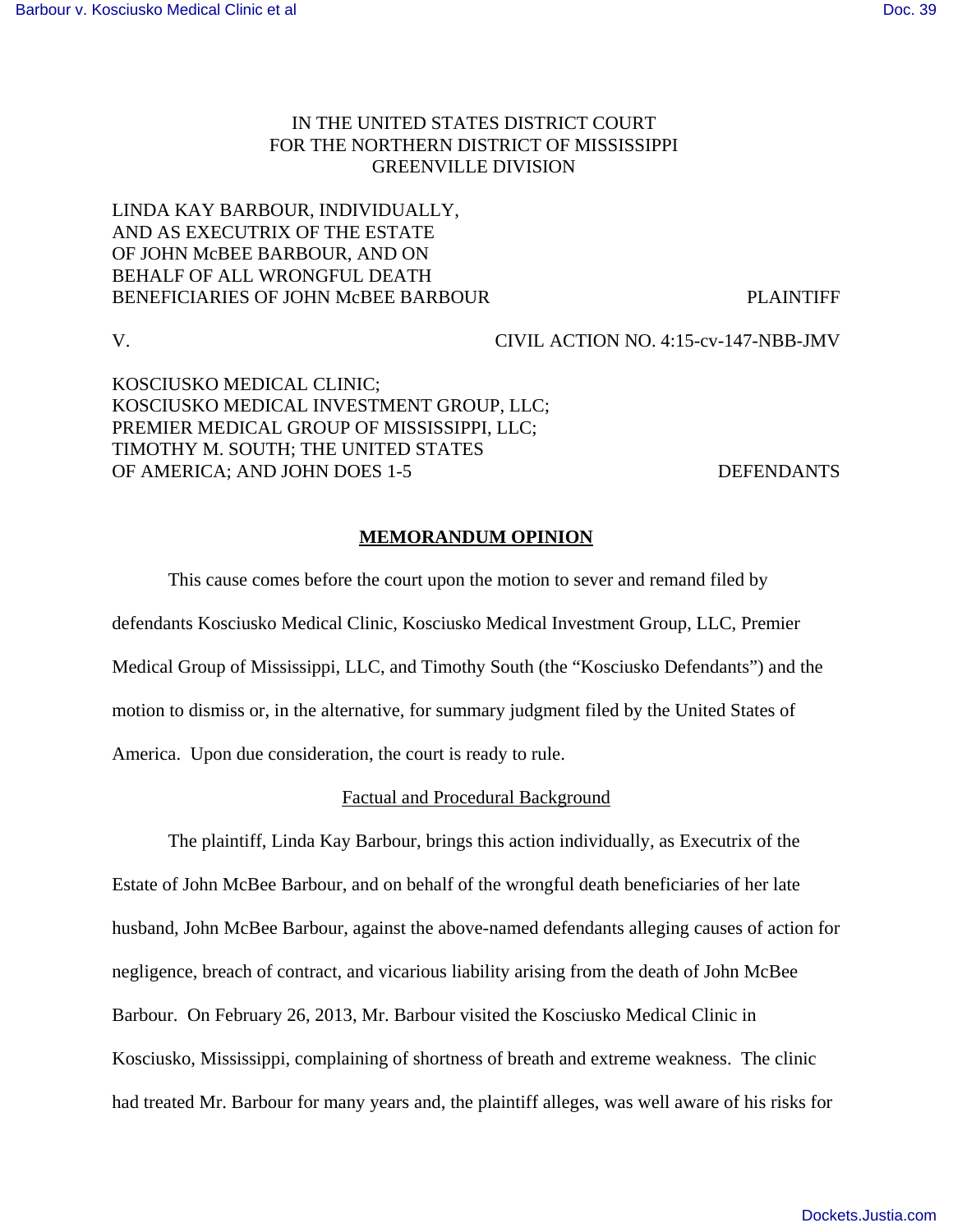cardiovascular complications. Mr. Barbour was seen by nurse practitioner Timothy South who allegedly interpreted Mr. Barbour's cardiovascular rate and rhythm as normal despite an apparent pulse reading of 127. South ultimately diagnosed Mr. Barbour with bronchitis, pneumonia, and shortness of breath and sent him home. He did not see a doctor while at the clinic.

The following day, Mr. Barbour continued to have difficulty with shortness of breath. The plaintiff contacted the clinic and was directed to get Mr. Barbour to the emergency room. Mr. Barbour died before the ambulance arrived.

The plaintiff filed this action on February 23, 2015, in the Circuit Court of Attala County, Mississippi. She filed an amended complaint on August 17, 2015, adding the United States as a defendant on the alleged basis that "the Clinic was contracted with Defendant, United States Department of Veterans Affairs to provide healthcare to qualifying veterans." The plaintiff alleges Mr. Barbour qualified for veteran care at the clinic based on his service in the United States Navy during the Vietnam conflict. The United States subsequently removed the case to this court. The Kosciusko Defendants have moved to sever the plaintiff's claims against them from her claims against the United States and have moved to remand, and the United States has moved to dismiss based on sovereign immunity, asserting that the Kosciusko Defendants are independent contractors and not "employees of the government" under the Federal Tort Claims Act, 28 U.S.C. § 2671, et seq. The plaintiff responded to the defendants' motions by filing a motion for additional time to conduct discovery and to stay the motion to sever and remand, asserting that the documents in the record at that time did not establish that the Kosciusko Defendants were independent contractors of the United States.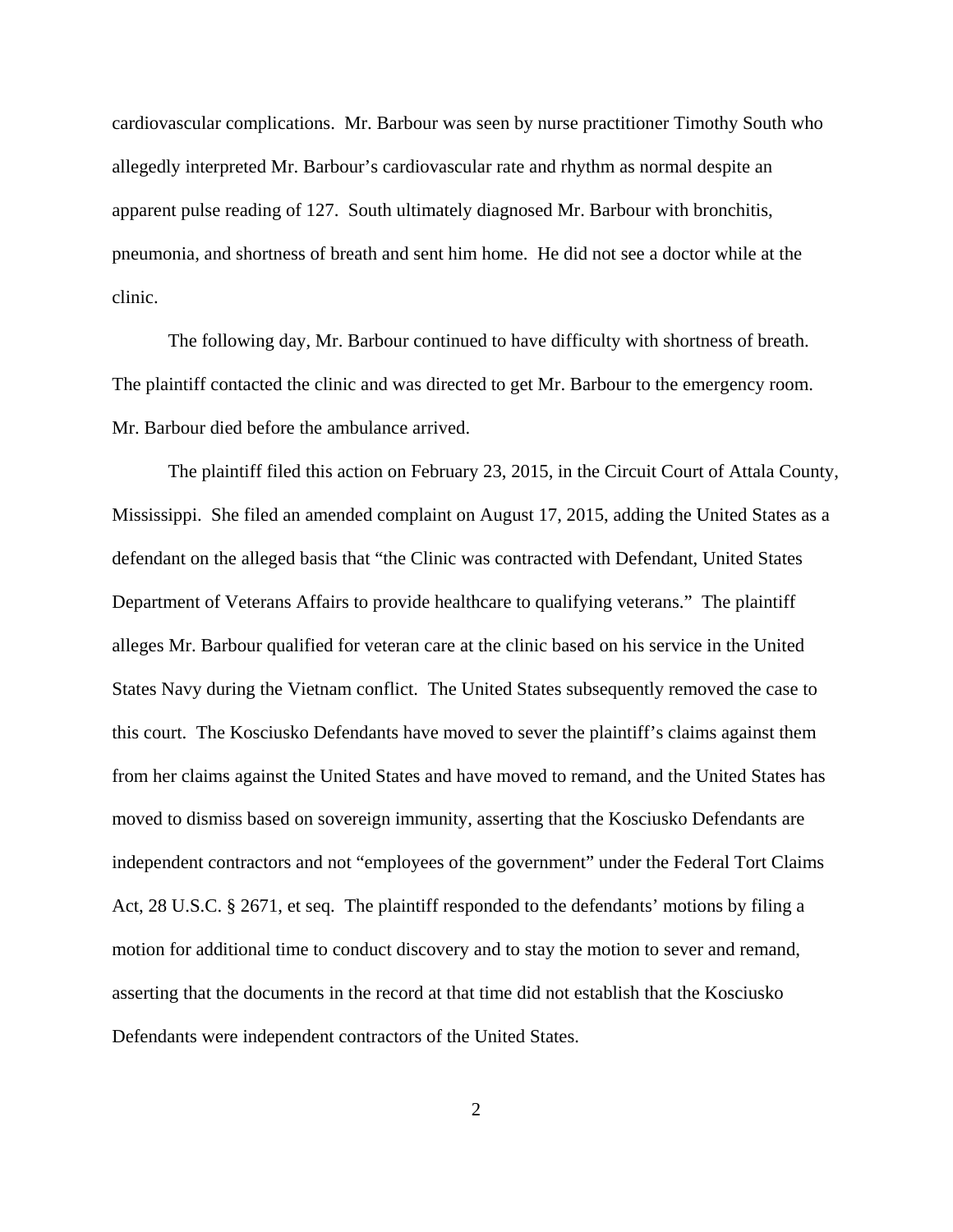On January 13, 2016, the magistrate judge granted additional limited discovery on the issue of whether the Kosciusko Defendants are independent contractors of the United States. The discovery was to be completed within sixty days, and the plaintiff's responses to the defendants' motion to remand and motion to dismiss were to be filed within fourteen days after the conclusion of the sixty-day period. The record reflects that this additional discovery took place, but the plaintiff never filed a response to the defendants' motions.

#### Analysis

"The United States, as sovereign, is immune from suit save as it consents to be sued . . . and the terms of its consent to be sued in any court define that court's jurisdiction to entertain the suit." *U.S. v. Mitchell*, 445 U.S. 535, 538 (1980). To recover against the United States in this case, the plaintiff must prove that the government waived its sovereign immunity pursuant to the Federal Tort Claims Act, 28 U.S.C. § 2671, et seq. ("FTCA"). The FTCA, because it is a waiver of sovereign immunity, must be strictly construed, and any ambiguities must be resolved in favor of the sovereign. *McLaurin v. U.S.*, 392 F.3d 774, 780 (5th. Cir. 2004). The FTCA provides the exclusive remedy for injuries resulting from the negligence of a federal agency or a federal employee acting within the course and scope of his employment. 28 U.S.C. § 2679(b)(1). The FTCA does not, however, extend to negligent acts of independent contractors of the United States. *Linkous v. U.S.*, 142 F.3d 271, 275 (5th Cir. 1998). "Therefore, if the act was not committed by an 'employee of the Government,' then the court must dismiss for lack of subject matter jurisdiction under Fed. R. Civ. P. 12(b)(1)." *Id.* (citing *Broussard v. U.S.*, 989 F.2d 171, 177 (5th Cir. 1993)).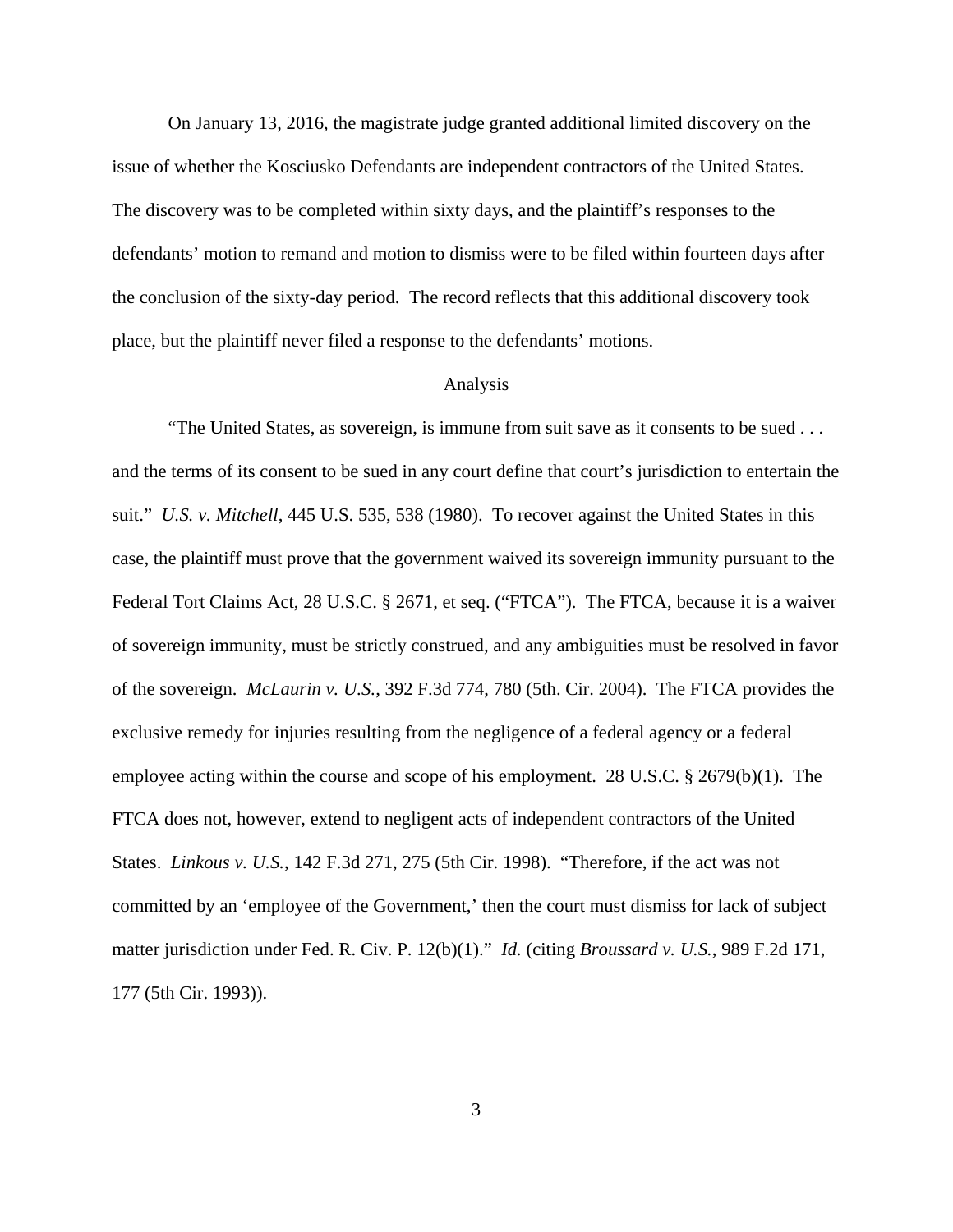The Kosciusko Defendants oppose this court's jurisdiction over the claims against them based on the fact that they are independent contractors and not "employees of the government." They assert that because they are independent contractors of the United States, the FTCA waiver of sovereign immunity does not apply in this case; the United States is not a proper party to this action; and, therefore, the case was improperly removed from the Circuit Court of Attala County.

The Kosciusko Defendants assert that the Veterans Administration contracted with a company known as CR Associates, Inc., for the provision of primary care services to veterans. CR Associates, Inc., then subcontracted those contractual obligations out to the Kosciusko Defendants. Initially, the Kosciusko Defendants did not have in their possession and could not produce the applicable and executed contracts between CR Associates and the United States relevant to this case, and the plaintiff's primary opposition to these motions was based on this lack of evidence. Counsel for CR Associates, however, then produced the contracts, and the Kosciusko Defendants supplemented the record with the same.

The supplemented record now contains the contract between the Department of Veterans Affairs and CR Associates executed on June 28, 2012, which extends the terms of the United States' agreement with CR Associates through February 28, 2013, thereby covering the date of Mr. Barbour's care. This contract specifically provides that "[c]ontractor employees are not covered by the Federal Tort Claims Act" and that "[a]ny settlement or judgment arising from a Contractor employee's action or non-action is the responsibility of the Contractor and/or insurance carrier."

Also made part of the record is the 2006 Subcontracting Agreement between CR Associates and the Kosciusko Defendants, which is effective for a total of five years by its

4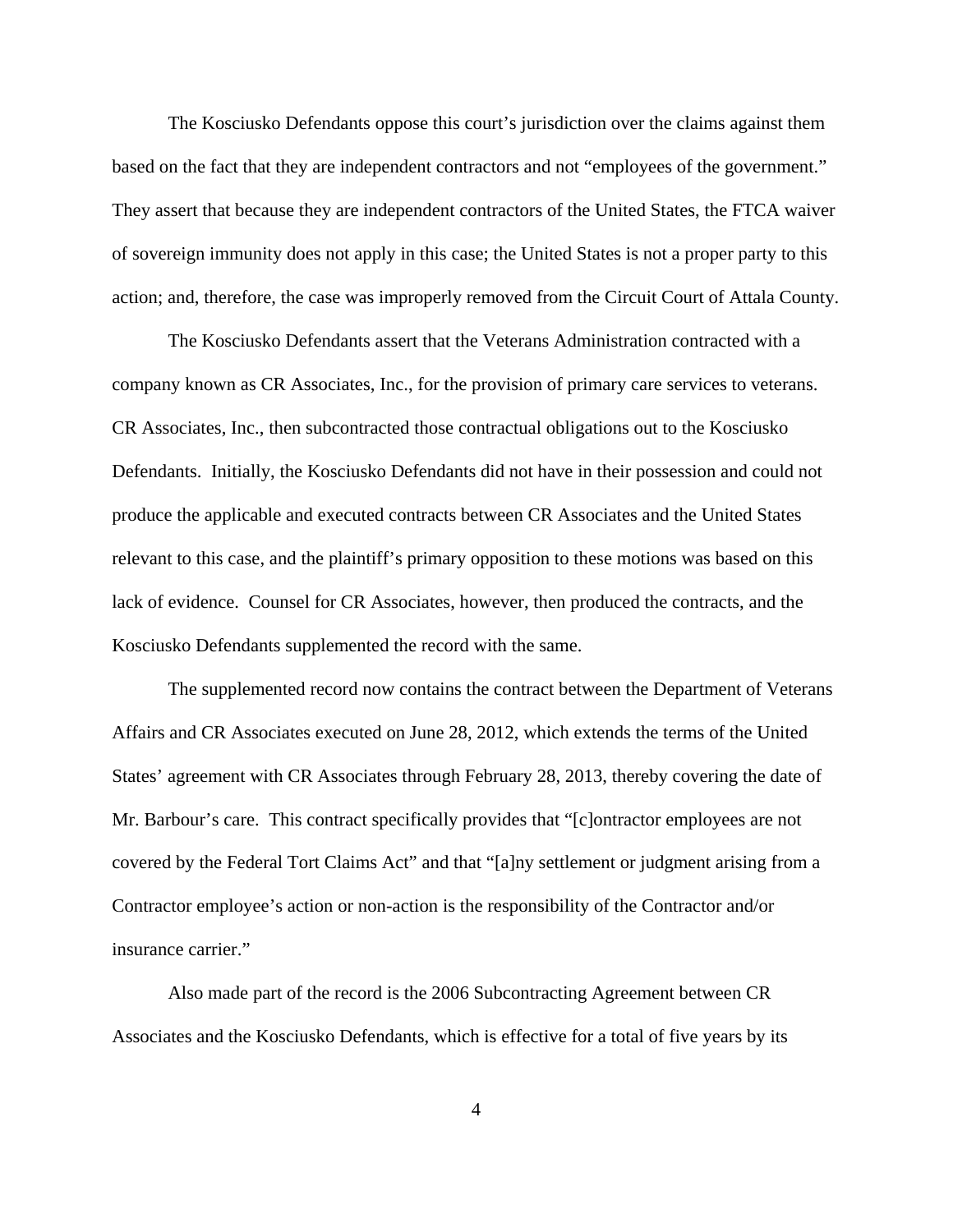original terms; however, in the fifth year, 2011, a modification was executed and provided that performance would continue under the existing subcontracting agreement through the life of the existing contract between CR Associates and the Department of Veteran Affairs, including any extensions or interim contacts, until performance began under a newly awarded contract. Kosciusko Medical Clinic continued providing medical care under the subcontracting agreement and a second modification through January 20, 2014. The second modification, dated December 9, 2013, extending the contractual period through January 20, 2014, acknowledges the relationship that existed between CR Associates and the Kosciusko Medical Clinic "for nearly eight years under the previous contract."

The court finds that these documents and the record as a whole conclusively prove that the Kosciusko Medical Clinic provided care as independent contractors to veterans eligible for VA benefits under the 2006 subcontracting agreement and that this and the other applicable agreements cover the date Mr. Barbour was treated on February 26, 2013. For this reason, the court finds that the United States is immune under the Federal Tort Claims Act and was improperly joined in this case. The court must dismiss the United States as a defendant. In doing so, the court divests itself of jurisdiction, as the only possible jurisdictional basis at this point would be diversity of citizenship, and the parties in this action are all citizens of Mississippi. The court must, therefore, grant the Kosciusko Defendants' motion to remand.

#### Conclusion

For the foregoing reasons, the court finds that the United States' motion to dismiss is well taken and should be granted. The court further finds that the Kosciusko Defendants' motion to

5